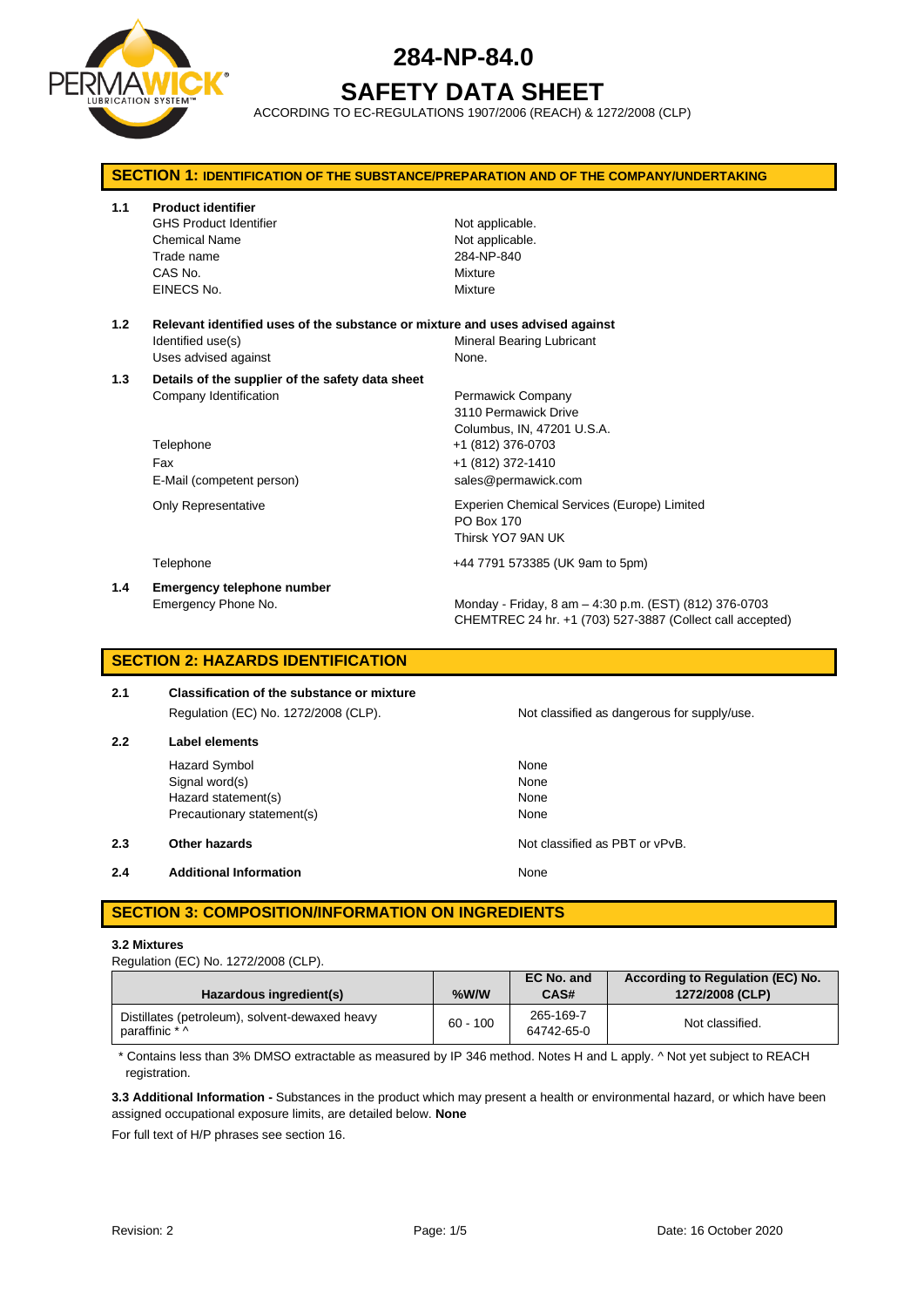

# **SECTION 4: FIRST AID MEASURES**



| 4.1 | Description of first aid measures                                             |                                                                                            |
|-----|-------------------------------------------------------------------------------|--------------------------------------------------------------------------------------------|
|     | Inhalation                                                                    | Unlikely to be required but if necessary treat symptomatically.                            |
|     | <b>Skin Contact</b>                                                           | Wash affected skin with soap and water.                                                    |
|     | Eye Contact                                                                   | Eyes should be washed with plenty of water. If symptoms occur<br>obtain medical attention. |
|     | Ingestion                                                                     | Unlikely to be required but if necessary treat symptomatically.                            |
| 4.2 | Most important symptoms and effects, both<br>acute and delayed                | None                                                                                       |
| 4.3 | Indication of the immediate medical attention<br>and special treatment needed | None                                                                                       |
|     |                                                                               |                                                                                            |

# **SECTION 5: FIRE-FIGHTING MEASURES**

**5.1 Extinguishing media** -Suitable Extinguishing Media Extinguish with waterspray, dry chemical, sand or carbon dioxide. -Unsuitable Extinguishing Media None anticipated. **5.2 Special hazards arising from the substance or mixture**

This product may give rise to hazardous fumes in a fire.

**5.3 Advice for fire-fighters A self** contained breathing apparatus and suitable protective clothing should be worn in fire conditions.

# **SECTION 6: ACCIDENTAL RELEASE MEASURES**

| 6.1 | Personal precautions, protective equipment<br>and emergency procedures | Avoid skin contact. Avoid contact with eyes.                                                                                                       |
|-----|------------------------------------------------------------------------|----------------------------------------------------------------------------------------------------------------------------------------------------|
| 6.2 | <b>Environmental precautions</b>                                       | Use appropriate container to avoid environmental contamination.                                                                                    |
| 6.3 | Methods and material for containment and<br>cleaning up                | Contain and cover spilled substance with dry sand or earth or<br>other suitable dry material. Transfer to a container for disposal or<br>recovery. |
| 6.4 | Reference to other sections                                            | None                                                                                                                                               |
| 6.5 | <b>Additional Information</b>                                          | None.                                                                                                                                              |

# **SECTION 7: HANDLING AND STORAGE**

**7.1 Precautions for safe handling Avoid skin contact. Avoid contact with eyes. 7.2 Conditions for safe storage, including any incompatibilities**

-Storage Temperature **Store at room temperature.** -Incompatible materials **Strong oxidising agents**.

**7.3 Specific end use(s)** Synthetic Bearing Lubricant

# **SECTION 8: EXPOSURE CONTROLS/PERSONAL PROTECTION**

- **8.1 Control parameters**
- **8.1.1 Occupational Exposure Limits**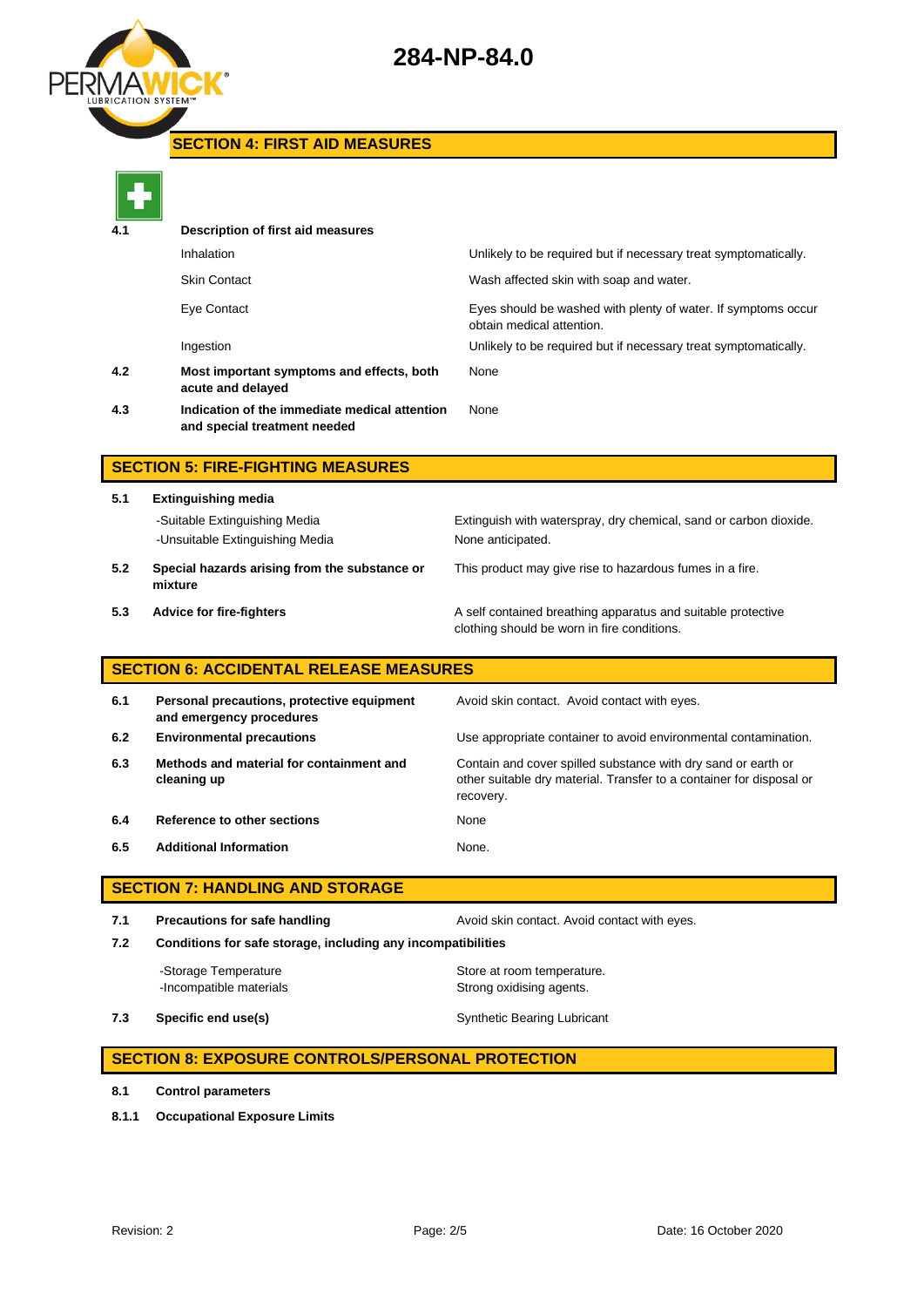| PERMAW<br><b>LUBRICATION SYSTEM™</b> |  |
|--------------------------------------|--|
|                                      |  |
|                                      |  |

|       | SUBSTANCE.                                            | CAS No.           | LTEL (8 hr<br>TWA ppm) | LTEL (8 hr<br>TWA mg/m <sup>3</sup> ) | <b>STEL</b><br>(ppm) | <b>STEL</b><br>(mg/m <sup>3</sup> ) | Note: |
|-------|-------------------------------------------------------|-------------------|------------------------|---------------------------------------|----------------------|-------------------------------------|-------|
|       | None known                                            | -----             | -----                  | -----                                 | -----                | -----                               | ----- |
|       |                                                       |                   |                        |                                       |                      |                                     |       |
|       | Limit value type<br>(country of origin)               | <b>SUBSTANCE.</b> | CAS No.                | <b>Biological limit value</b>         |                      | Note:                               |       |
|       | None known                                            | -----             | -----                  | -----                                 |                      | -----                               |       |
| 8.1.2 | Recommended monitoring method                         |                   |                        | Not available                         |                      |                                     |       |
| 8.2   | <b>Exposure controls</b>                              |                   |                        |                                       |                      |                                     |       |
| 8.2.1 | Appropriate engineering controls                      |                   |                        | Not normally required.                |                      |                                     |       |
| 8.2.2 | <b>Personal protection equipment</b>                  |                   |                        |                                       |                      |                                     |       |
|       | Eye/face protection                                   |                   |                        | Safety spectacles.                    |                      |                                     |       |
|       |                                                       |                   |                        |                                       |                      |                                     |       |
|       | Skin protection (Hand protection/ Other)              |                   |                        | Not normally required.                |                      |                                     |       |
|       |                                                       |                   |                        |                                       |                      |                                     |       |
|       | Respiratory protection                                |                   |                        | Not normally required.                |                      |                                     |       |
|       |                                                       |                   |                        |                                       |                      |                                     |       |
|       | Thermal hazards                                       |                   |                        | Not normally required.                |                      |                                     |       |
| 8.2.3 | <b>Environmental Exposure Controls</b>                |                   |                        | Not normally required.                |                      |                                     |       |
|       | <b>SECTION 9: PHYSICAL AND CHEMICAL PROPERTIES</b>    |                   |                        |                                       |                      |                                     |       |
| 9.1   | Information on basic physical and chemical properties |                   |                        |                                       |                      |                                     |       |
|       | Appearance                                            |                   |                        |                                       | Granular             |                                     |       |
|       | Colour.                                               |                   |                        |                                       | Gray-Brown           |                                     |       |
|       |                                                       |                   |                        |                                       |                      |                                     |       |

|     | Colour.                                                    | Gray-Brown              |
|-----|------------------------------------------------------------|-------------------------|
|     | Odour                                                      | Mild Petroleum Odour.   |
|     | Odour threshold (ppm)                                      | Not available           |
|     | pH (Value)                                                 | Not available           |
|     | Melting point $(^{\circ}C)$ / Freezing point $(^{\circ}C)$ | Not available           |
|     | Boiling point/boiling range (°C):                          | Not available           |
|     | Flash point (°C)                                           | 213 [Clevland Open cup] |
|     | Evaporation rate                                           | Not available           |
|     | Flammability (solid, gas)                                  | Not available           |
|     | Explosive limit ranges                                     | Not available           |
|     | Vapour pressure (Pascal)                                   | Not available           |
|     | Vapour density (Air=1)                                     | Not available           |
|     | Density (g/ml)                                             | 0.87                    |
|     | Solubility (Water)                                         | Negligible.             |
|     | Solubility (Other)                                         | Not available           |
|     | Partition coefficient (n-Octanol/water)                    | Not available           |
|     | Auto ignition point (°C)                                   | Not available           |
|     | Decomposition temperature (°C)                             | Not available           |
|     | Kinematic Viscosity (cSt) @ 40°C (Base Oil)                | 79                      |
|     | <b>Explosive properties</b>                                | Not explosive.          |
|     | Oxidising properties                                       | Not oxidising.          |
| 9.2 | <b>Other information</b>                                   | Not available.          |

**284-NP-84.0**

Revision: 2 **Page: 3/5** Page: 3/5 Date: 16 October 2020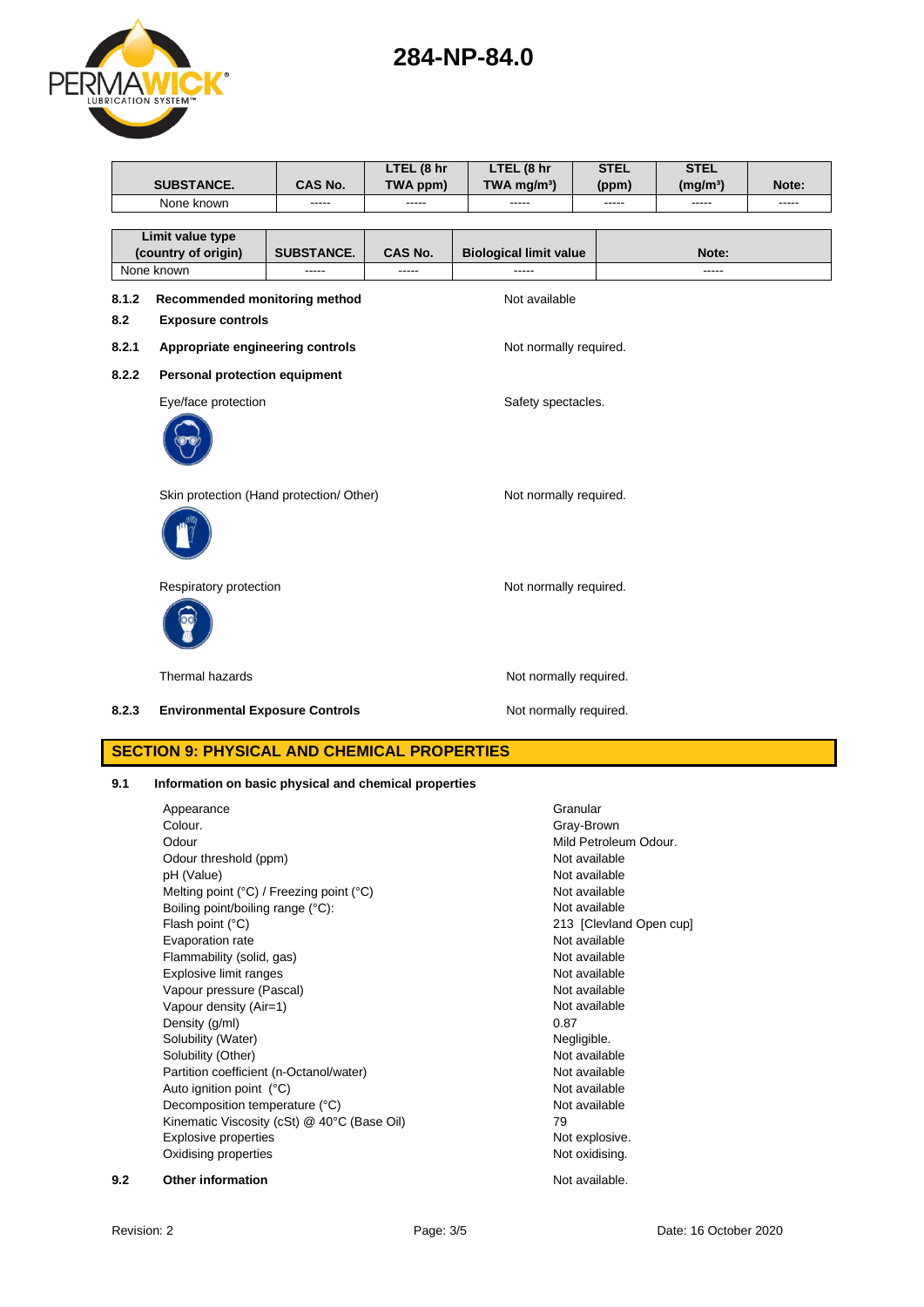

# **SECTION 10: STABILITY AND REACTIVITY**

## **10.1 Reactivity 10.1 Reactivity 10.1 Reactivity Stable under normal conditions.**

- **10.2 Chemical stability** Stable.
- **10.3 Possibility of hazardous reactions** None anticipated.
- **10.4 Conditions to avoid** None
- **10.5 Incompatible materials** Oxidizers
- 

## **SECTION 11: TOXICOLOGICAL INFORMATION**

#### **11.1 Information on toxicological effects**

#### **11.1.1 Substances**

Not applicable

#### **11.1.2 Mixtures - By analogy with similar materials:**

Acute toxicity and the expected. Skin corrosion/irritation **Value 2018** Unlikely to cause skin irritation. Serious eye damage/irritation **Exercise 20** Unlikely to cause eye irritation. Respiratory or skin sensitization Not to be expected. Germ cell mutagenicity **Not to be expected.** Carcinogenicity **Not to be expected.** Reproductive toxicity Not to be expected. STOT - single exposure Not to be expected. STOT - repeated exposure Not to be expected. Aspiration hazard Not to be expected.

# **10.6 Hazardous Decomposition Product(s)** Carbon monoxide, Carbon dioxide, Nitrogen, phosphorous oxides

#### **11.1.3 Substances in preparations / mixtures**

Distillates (petroleum), solvent-dewaxed heavy paraffinic (CAS No. 64742-65-0)

Acute toxicity  $LD50 > 5000$  mg/kg (rat)  $LC50 = 2.18$  mg/l (4 hour(s)) (rat) LD50 > 2000 mg/kg (rabbit) Skin corrosion/irritation Non-irritant.

Serious eye damage/irritation Non-irritant. Respiratory or skin sensitization It is not a skin sensitiser. Germ cell mutagenicity **Negative** Negative Carcinogenicity **Negative** Negative Reproductive toxicity Not to be expected. STOT - single exposure Not to be expected. STOT - repeated exposure Not to be expected. Aspiration hazard Not applicable

#### **11.2 Other information None known.**

# **SECTION 12: ECOLOGICAL INFORMATION**

#### **12.1 Toxicity**

**Substances in preparations / mixtures**

| Distillates (petroleum), solvent-dewaxed heavy paraffinic (CAS No. 64742-65-0)                                                                                                                        |  |  |
|-------------------------------------------------------------------------------------------------------------------------------------------------------------------------------------------------------|--|--|
| $NOEL > 100$ mg/l (96 hour) (P. promelas)<br>$NOEL > 10,000$ mg/l (96 hour) (G. pulex)                                                                                                                |  |  |
| $NOEL > 100$ mg/l (72 hour) (P. subcapitata)<br>$NOEL = 10$ mg/l (21 days) (D. magna)                                                                                                                 |  |  |
| There is evidence of degredation in soil and water.<br>The substance has low potential for bioaccumulation.<br>The product has low mobility in soil.<br>Not classified as PBT or vPvB.<br>None known. |  |  |
|                                                                                                                                                                                                       |  |  |